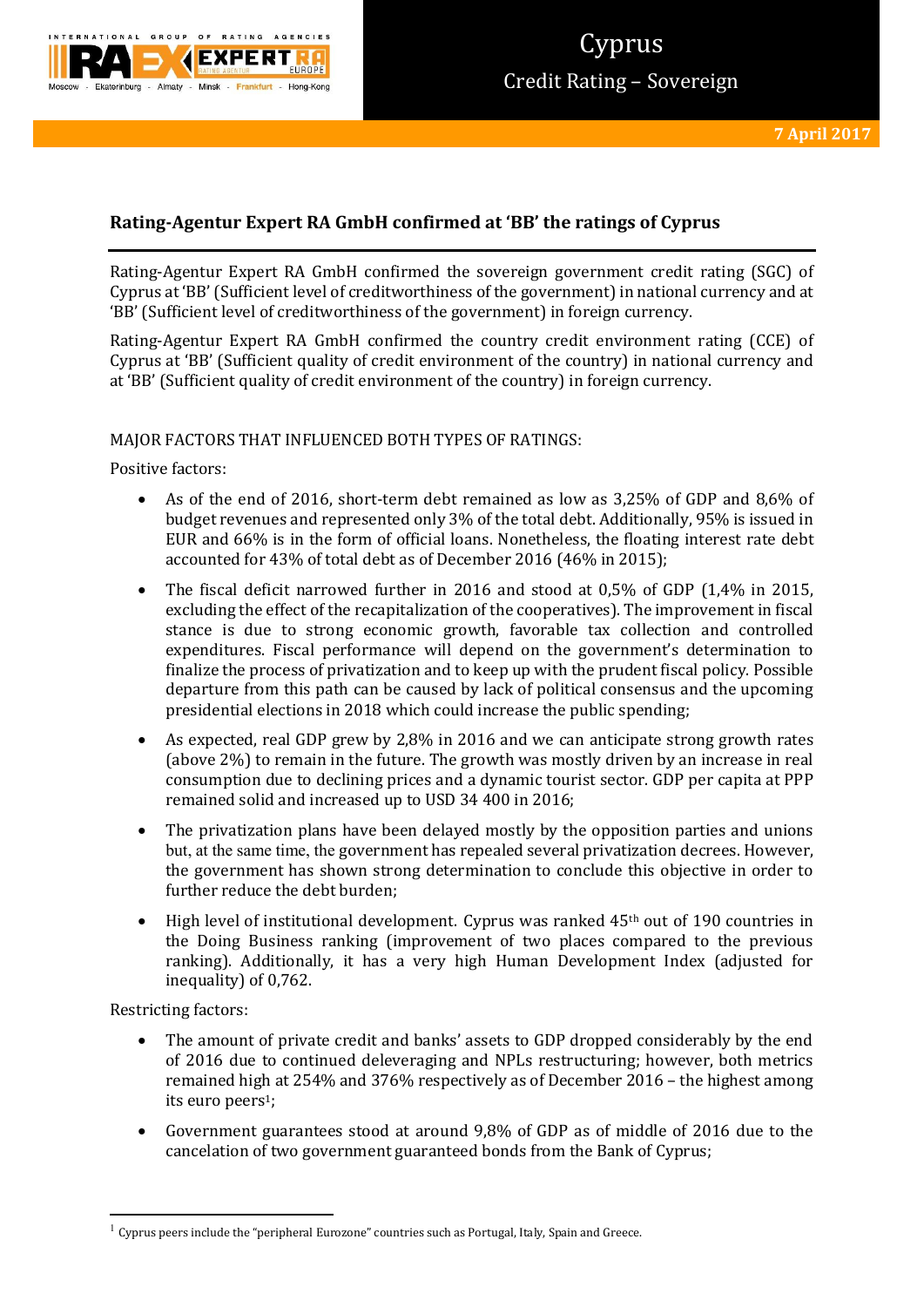

- The harmonized consumer price index (y-o-y % change) turned positive in December 2016 and stood at 0,1%; we can expect inflation to keep increasing moderately in 2017;
- The economy is diversified in different sub-sectors where the main three are retail, financial and real-estate. Still, the services sector represents around 87% of the economy;
- The economy is moderately competitive. Cyprus ranked  $83<sup>rd</sup>$  out of 138 countries in the Global Competitiveness Index report (2016-2017) prepared by the World Economic Forum (65th in previous ranking). Additionally, the country recorded a very narrow trade surplus of 0,002% of GDP in 2016.

# Negative factors:

- Despite a minor improvement, government debt remained high at around 106% of GDP and 282% of budget revenues; however, it stands below the average level of debt among peer countries. Moreover, strong real GDP growth and improvement in the budget position are expected to support a continued decline of debt metrics in the following years;
- The banking system continued to recover during 2016 but remains a key risk to the sovereign's creditworthiness. NPLs have declined further as a share of total loans (47% by December 2016) but remain substantially high and ROA was once again negative at - 0,34% by end-2016. Nevertheless, the banking sector remains well capitalized with capital to assets ratio of 10% and capital adequacy ratio of almost 17% as of December 2016;
- FX reserves stood at 4,5% of gross government debt as of March 2017, which is a small improvement compared to end-2015 (3,8%);
- The unemployment rate declined slightly as of end-2016 compared to the previous year and it is below its euro peers' average; despite this decline, it remains high at 13%;
- Stock market remains underdeveloped with 81 listed companies as of March 2017 (85 in 2015) and a market capitalization of 13,4% of GDP by December 2016.

Support factors:

- Participation in a strong currency and political union. Cyprus is part of the European Economic and Monetary Union (EMU) since 2004 (strong support factor);
- The country has a very strong and important reserve currency (EUR) (weak support factor).

### Stress factors:

 Dependence on partner-countries for provision of financial support in crisis situations has decreased since Cyprus left the three-year economic adjustment program European Stability Mechanism (ESM) and the International Monetary Fund (IMF) earlier this year. (weak stress factor).

# ADDITIONAL FACTORS THAT INFLUENCED CCE RATINGS:

# Negative factors:

- Marginal quality and quantity of instruments offered in the financial market of the country;
- Private sector debt (domestic and external), despite declining, remains extremely high estimated at 741% of GDP in 2016.

Restricting factors:

 The Cyprus Stock Exchange General Index (CYSMMAPA) was stable in 2016 starting the year at 65 points and standing at 66 points as of April 2017. Over the year the index was varying from 63 to 70 points.

Positive factors: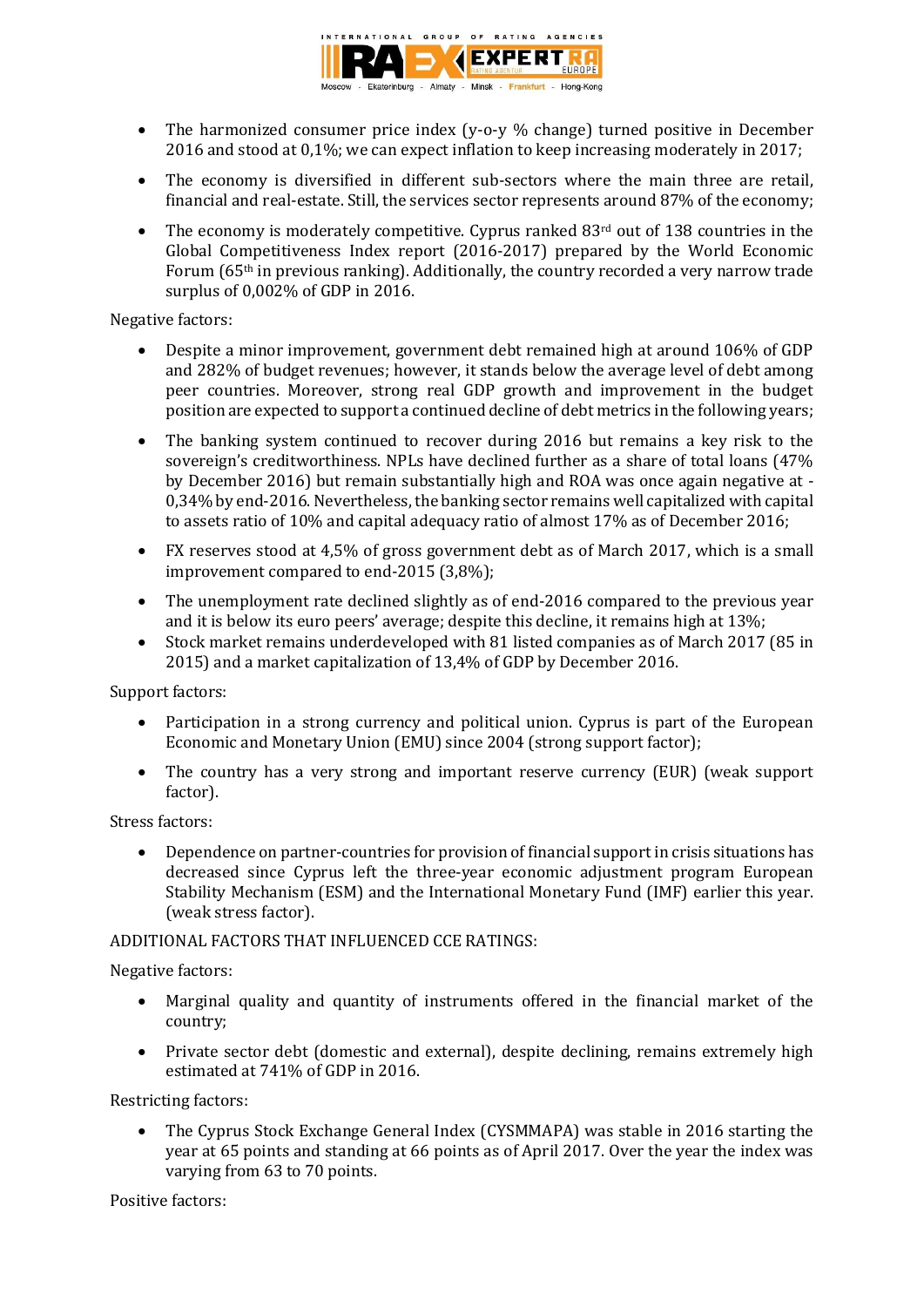

 Narrow spread between interest rates on loans and deposits at 3,12% in 2016 (3,52% in 2015).

# SENSITIVITY ASSESSMENT:

The following developments could lead to an upgrade:

- Persistent and robust real GDP growth which will propel an improvement of the overall debt metrics and budget stance;
- Decline in the level of NPLs ratio which will signal banking sector stabilization and improve its metrics in terms of profitably and adequacy.

The following developments could lead to a downgrade:

- Deterioration of the banking system metrics driven by a rebound on the trend of the NPLs' dynamics;
- Destabilization of public finances due to increased expenditure and lower than planned revenues, causing higher debt and wider budget deficits.

"Better than expected economic growth resulting in positive inflation, further stabilization of the banking sector and better fiscal metrics support our confirmation of Cyprus' ratings at "BB". On the other hand, high levels of government and private debt, large share of NPLs and elevated external exposure continue to restrain the rating; nonetheless, these factors' dynamics have been positive.

A sustained consolidation of the positive factors and continued improvement of the current negative variables, could lead to a rating upgrade in our next revision." - Clarified Marko Denic, Rating Analyst of Rating-Agentur Expert RA GmbH.

Responsible expert: Marko Denic, Rating Analyst of Rating-Agentur Expert RA GmbH Reviewer: Hector Alvarez, Rating Associate of Rating-Agentur Expert RA GmbH

Research report on Cyprus is available at: http://raexpert.eu/reports/Research\_report\_Cyprus\_07.04.2017.pdf Next scheduled rating publication: 6 October 2017

[http://raexpert.eu/sovereign/#conf-tab-5](http://raexpert.eu/sovereign/%23conf-tab-5)

For further information contact:

**Rating-Agentur Expert RA GmbH**

Walter-Kolb-Strasse 9-11, 60594 Frankfurt am Main, Germany +49 (69) 3085-45-00 E-mail[: info@raexpert.eu](mailto:info@raexpert.eu) [www.raexpert.eu](http://raexpert.eu/)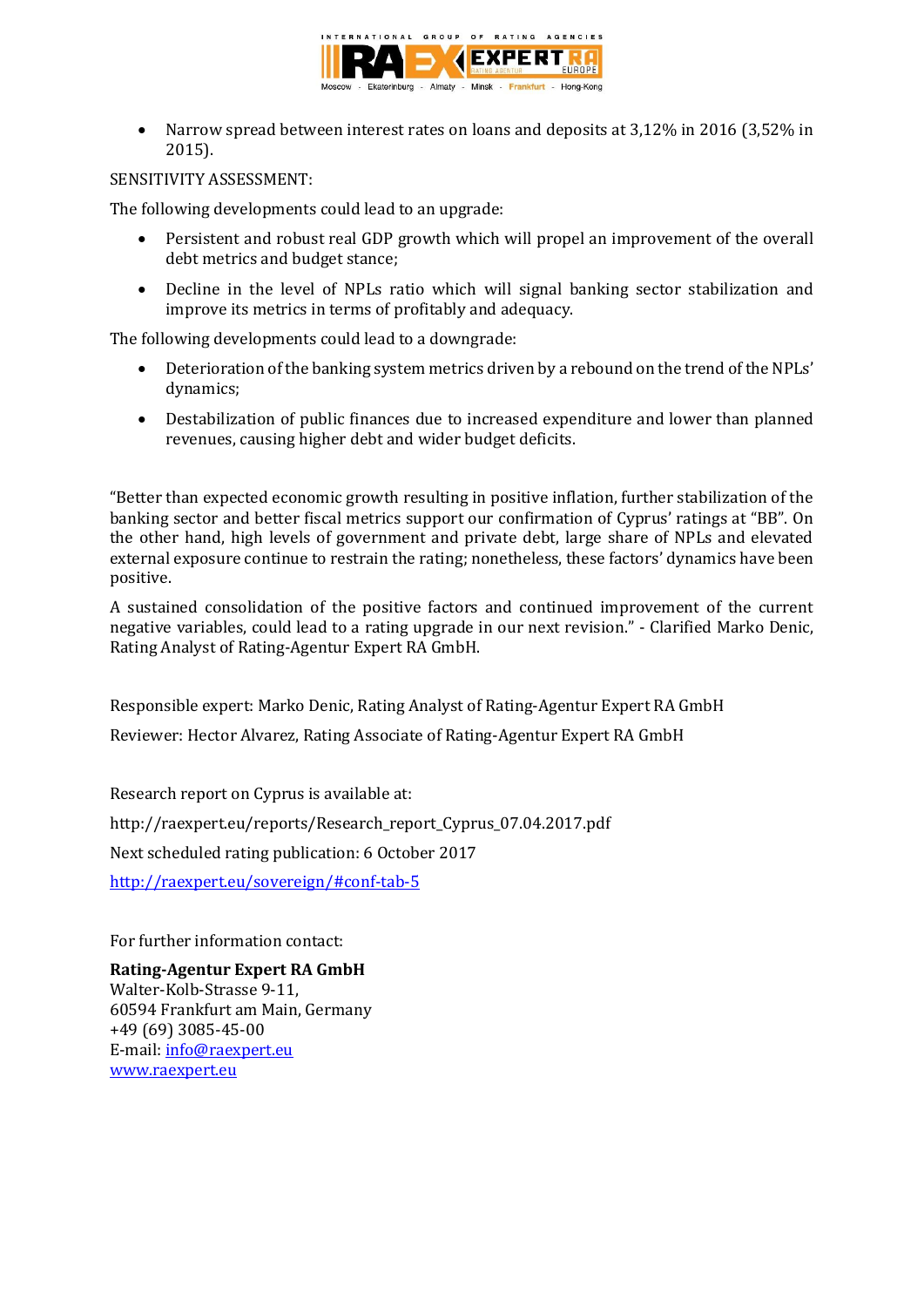

# RATING HISTORY:

|            |                                                                    | <b>SGC</b>                  |                     | <b>CCE</b>                  |                     |
|------------|--------------------------------------------------------------------|-----------------------------|---------------------|-----------------------------|---------------------|
| Date       | <b>Review reason</b>                                               | <b>National</b><br>currency | Foreign<br>currency | <b>National</b><br>currency | Foreign<br>currency |
| 14.10.2016 | Scheduled review<br>of both types of<br>ratings for the<br>country | <b>BB</b>                   | <b>BB</b>           | <b>BB</b>                   | <b>BB</b>           |
| 22.04.2016 | First assignment<br>of both types of<br>ratings for the<br>country | B <sub>B</sub> -            | B <sub>B</sub> -    | BB-                         | BB-                 |